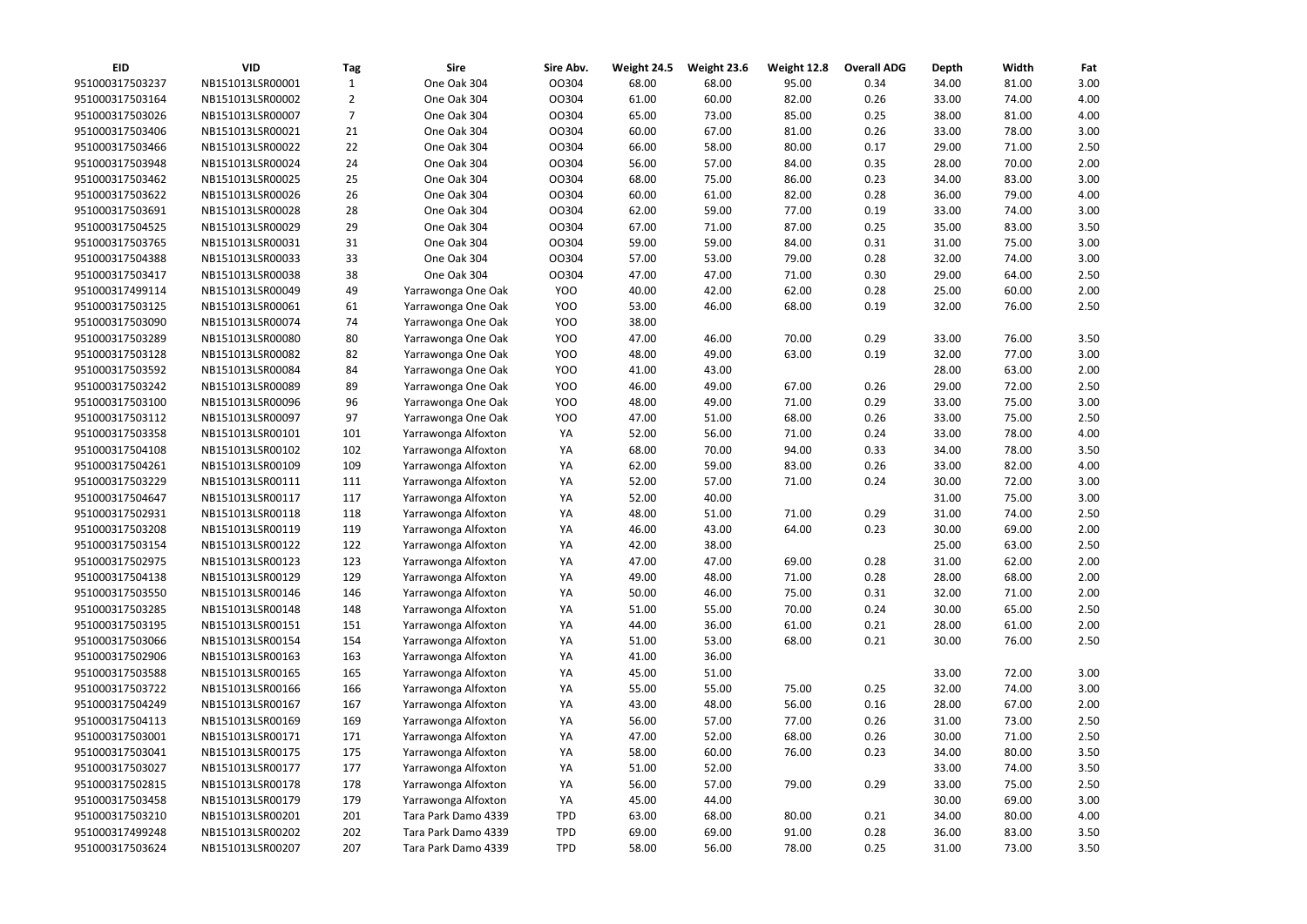| 951000317503404 | NB151013LSR00208 | 208 | Tara Park Damo 4339     | <b>TPD</b> | 61.00 | 52.00 | 78.00 | 0.21 | 32.00 | 76.00 | 3.50 |
|-----------------|------------------|-----|-------------------------|------------|-------|-------|-------|------|-------|-------|------|
| 951000317503617 | NB151013LSR00210 | 210 | Tara Park Damo 4339     | <b>TPD</b> | 0.00  | 56.00 | 95.00 | 0.78 | 33.00 | 69.00 | 4.00 |
| 951000317502494 | NB151013LSR00212 | 212 | Tara Park Damo 4339     | <b>TPD</b> | 55.00 | 43.00 | 69.00 | 0.17 | 32.00 | 68.00 | 4.00 |
| 951000317503294 | NB151013LSR00224 | 224 | Tara Park Damo 4339     | <b>TPD</b> | 60.00 | 56.00 |       |      | 33.00 | 81.00 | 3.50 |
| 951000317503978 | NB151013LSR00225 | 225 | Tara Park Damo 4339     | <b>TPD</b> | 57.00 | 48.00 |       |      | 33.00 | 74.00 | 4.00 |
| 951000317503375 | NB151013LSR00226 | 226 | Tara Park Damo 4339     | <b>TPD</b> | 61.00 | 61.00 | 86.00 | 0.31 | 36.00 | 84.00 | 4.50 |
| 951000317503799 | NB151013LSR00227 | 227 | Tara Park Damo 4339     | <b>TPD</b> | 60.00 | 64.00 | 74.00 | 0.17 | 35.00 | 80.00 | 3.50 |
| 951000317504179 | NB151013LSR00229 | 229 | Tara Park Damo 4339     | <b>TPD</b> | 64.00 | 64.00 | 82.00 | 0.23 | 33.00 | 82.00 | 4.00 |
| 951000317503955 | NB151013LSR00231 | 231 | Tara Park Damo 4339     | <b>TPD</b> | 63.00 | 55.00 | 78.00 | 0.19 | 33.00 | 82.00 | 3.50 |
| 951000317503249 | NB151013LSR00240 | 240 | Tara Park Damo 4339     | <b>TPD</b> | 46.00 | 45.00 | 62.00 | 0.20 | 31.00 | 72.00 | 3.50 |
| 951000317502170 | NB151013LSR00247 | 247 | Tara Park Damo 4339     | <b>TPD</b> | 46.00 | 49.00 | 67.00 | 0.26 | 33.00 | 71.00 | 3.00 |
| 951000317502136 | NB151013LSR00253 | 253 | Tara Park Damo 4339     | <b>TPD</b> | 41.00 | 41.00 | 62.00 | 0.26 | 28.00 | 65.00 | 2.00 |
| 951000317502696 | NB151013LSR00256 | 256 | Tara Park Damo 4339     | <b>TPD</b> | 48.00 | 46.00 | 74.00 | 0.26 | 31.00 | 66.00 | 3.00 |
| 951000317502946 | NB151013LSR00257 | 257 | Tara Park Damo 4339     | <b>TPD</b> | 46.00 | 38.00 |       |      | 32.00 | 70.00 | 2.50 |
| 951000317503508 | NB151013LSR00264 | 264 | Tara Park Damo 4339     | <b>TPD</b> | 51.00 |       |       |      |       |       |      |
| 951000317499772 | NB151013LSR00306 | 306 | One Oak Q               | <b>OOQ</b> | 49.00 | 48.00 | 73.00 | 0.30 | 33.00 | 77.00 | 3.50 |
| 951000317499677 | NB151013LSR00311 | 311 | One Oak Q               | <b>OOQ</b> | 60.00 | 65.00 | 81.00 | 0.26 | 36.00 | 83.00 | 4.50 |
| 951000317499054 | NB151013LSR00314 | 314 | One Oak Q               | OOQ        | 59.00 | 64.00 | 79.00 | 0.25 | 34.00 | 83.00 | 4.00 |
| 951000317500228 | NB151013LSR00323 | 323 | One Oak Q               | OOQ        | 52.00 |       |       |      |       |       |      |
| 951000317499464 | NB151013LSR00325 | 325 | One Oak Q               | <b>OOQ</b> | 62.00 | 61.00 | 74.00 | 0.15 | 34.00 | 81.00 | 3.50 |
| 951000317499162 | NB151013LSR00330 | 330 | One Oak Q               | <b>OOQ</b> | 50.00 |       |       |      |       |       |      |
| 951000317499564 | NB151013LSR00331 | 331 | One Oak Q               | OOQ        | 54.00 | 57.00 | 74.00 | 0.25 | 31.00 | 78.00 | 4.00 |
| 951000317499811 | NB151013LSR00333 | 333 | One Oak Q               | <b>OOQ</b> | 69.00 | 66.00 |       |      | 36.00 | 84.00 | 4.00 |
| 951000317499736 | NB151013LSR00334 | 334 | One Oak Q               | <b>OOQ</b> | 67.00 | 66.00 | 90.00 | 0.29 | 38.00 | 85.00 | 5.00 |
| 951000317500472 | NB151013LSR00336 | 336 | One Oak Q               | OOQ        | 57.00 | 55.00 | 80.00 | 0.29 | 29.00 | 74.00 | 3.50 |
| 951000317499217 | NB151013LSR00338 | 338 | One Oak Q               | <b>OOQ</b> | 44.00 | 48.00 | 66.00 | 0.28 | 29.00 | 68.00 | 3.50 |
| 951000317499682 | NB151013LSR00339 | 339 | One Oak Q               | <b>OOQ</b> | 50.00 | 46.00 | 70.00 | 0.25 | 27.00 | 64.00 | 2.50 |
| 951000317499590 | NB151013LSR00341 | 341 | One Oak Q               | <b>OOQ</b> | 63.00 | 65.00 | 92.00 | 0.36 | 33.00 | 76.00 | 4.00 |
| 951000317499448 | NB151013LSR00343 | 343 | One Oak Q               | <b>OOQ</b> | 56.00 | 57.00 | 77.00 | 0.26 | 32.00 | 73.00 | 3.50 |
| 951000317500432 | NB151013LSR00349 | 349 | One Oak Q               | <b>OOQ</b> | 40.00 | 40.00 | 56.00 | 0.20 | 25.00 | 63.00 | 2.50 |
| 951000317504576 | NB151013LSR00357 | 357 | One Oak Q               | <b>OOQ</b> | 45.00 | 45.00 | 63.00 | 0.23 | 31.00 | 69.00 | 4.00 |
| 951000317504785 | NB151013LSR00359 | 359 | One Oak Q               | OOQ        | 43.00 | 44.00 | 65.00 | 0.28 | 29.00 | 68.00 | 3.00 |
| 951000317499340 | NB151013LSR00364 | 364 | One Oak Q               | OOQ        | 42.00 | 43.00 |       |      | 31.00 | 67.00 | 3.00 |
| 951000317499528 | NB151013LSR00366 | 366 | One Oak Q               | OOQ        | 38.00 | 40.00 | 58.00 | 0.25 | 29.00 | 68.00 | 4.00 |
| 951000317504800 | NB151013LSR00369 | 369 | One Oak Q               | <b>OOQ</b> | 43.00 | 43.00 | 64.00 | 0.26 | 30.00 | 68.00 | 3.00 |
| 951000317499008 | NB151013LSR00371 | 371 | One Oak Q               | <b>OOQ</b> | 45.00 | 49.00 | 74.00 | 0.36 | 33.00 | 82.00 | 4.00 |
| 951000317499253 | NB151013LSR00372 | 372 | One Oak Q               | <b>OOQ</b> | 49.00 | 53.00 | 76.00 | 0.34 | 31.00 | 70.00 | 3.50 |
| 951000317499678 | NB151013LSR00375 | 375 | One Oak Q               | <b>OOQ</b> | 37.00 | 39.00 | 57.00 | 0.25 | 32.00 | 77.00 | 4.00 |
| 951000317502288 | NB151013LSR00382 | 382 | One Oak Q               | OOQ        | 42.00 | 44.00 | 63.00 | 0.26 | 26.00 | 69.00 | 3.00 |
| 951000317502432 | NB151013LSR00384 | 384 | One Oak Q               | <b>OOQ</b> | 47.00 | 48.00 | 65.00 | 0.23 | 32.00 | 69.00 | 3.50 |
| 951000317502407 | NB151013LSR00387 | 387 | One Oak Q               | <b>OOQ</b> | 36.00 | 45.00 |       |      | 27.00 | 64.00 | 3.00 |
| 951000317502068 | NB151013LSR00394 | 394 | One Oak Q               | <b>OOQ</b> | 42.00 | 41.00 | 63.00 | 0.26 | 33.00 | 75.00 | 3.50 |
| 951000317502683 | NB151013LSR00396 | 396 | One Oak Q               | <b>OOQ</b> | 55.00 | 58.00 | 79.00 | 0.30 | 33.00 | 80.00 | 4.50 |
| 951000317498926 | NB151013LSR00406 | 406 | Merryville Uniform Poll | <b>MUP</b> | 44.00 | 47.00 | 60.00 | 0.20 | 31.00 | 75.00 | 3.00 |
| 951000317499214 | NB151013LSR00411 | 411 | Merryville Uniform Poll | <b>MUP</b> | 42.00 | 45.00 | 66.00 | 0.30 | 30.00 | 65.00 | 3.00 |
| 951000317500683 | NB151013LSR00414 | 414 | Merryville Uniform Poll | <b>MUP</b> | 45.00 | 48.00 | 66.00 | 0.26 | 32.00 | 67.00 | 2.50 |
| 951000317499398 | NB151013LSR00415 | 415 | Merryville Uniform Poll | <b>MUP</b> | 43.00 | 46.00 |       |      | 30.00 | 71.00 | 3.00 |
| 951000317499722 | NB151013LSR00421 | 421 | Merryville Uniform Poll | <b>MUP</b> | 48.00 | 53.00 | 72.00 | 0.30 | 35.00 | 81.00 | 3.50 |
| 951000317499979 | NB151013LSR00424 | 424 | Merryville Uniform Poll | <b>MUP</b> | 43.00 | 46.00 |       |      | 29.00 | 68.00 | 3.00 |
| 951000317498886 | NB151013LSR00428 | 428 | Merryville Uniform Poll | <b>MUP</b> | 45.00 | 46.00 | 66.00 | 0.26 | 29.00 | 67.00 | 2.50 |
|                 |                  |     |                         |            |       |       |       |      |       |       |      |

| 76.00 | 3.50 |
|-------|------|
| 69.00 | 4.00 |
| 68.00 | 4.00 |
| 81.00 | 3.50 |
| 74.00 | 4.00 |
| 84.00 | 4.50 |
| 80.00 | 3.50 |
| 82.00 | 4.00 |
| 82.00 | 3.50 |
| 72.00 | 3.50 |
| 71.00 | 3.00 |
| 65.00 | 2.00 |
| 66.00 | 3.00 |
| 70.00 | 2.50 |
| 77.00 | 3.50 |
| 83.00 | 4.50 |
| 83.00 | 4.00 |
| 81.00 | 3.50 |
| 78.00 | 4.00 |
| 84.00 | 4.00 |
| 85.00 | 5.00 |
| 74.00 | 3.50 |
| 68.00 | 3.50 |
| 64.00 | 2.50 |
| 76.00 | 4.00 |
| 73.00 | 3.50 |
| 63.00 | 2.50 |
| 69.00 | 4.00 |
| 68.00 | 3.00 |
| 67.00 | 3.00 |
| 68.00 | 4.00 |
| 68.00 | 3.00 |
| 82.00 | 4.00 |
| 70.00 | 3.50 |
| 77.00 | 4.00 |
| 69.00 | 3.00 |
| 69.00 | 3.50 |
| 64.00 | 3.00 |
| 75.00 | 3.50 |
| 80.00 | 4.50 |
| 75.00 | 3.00 |
| 65.00 | 3.00 |
| 67.00 | 2.50 |
| 71.00 | 3.00 |
| 81.00 | 3.50 |
| 68.00 | 3.00 |
| 67.00 | 2.50 |